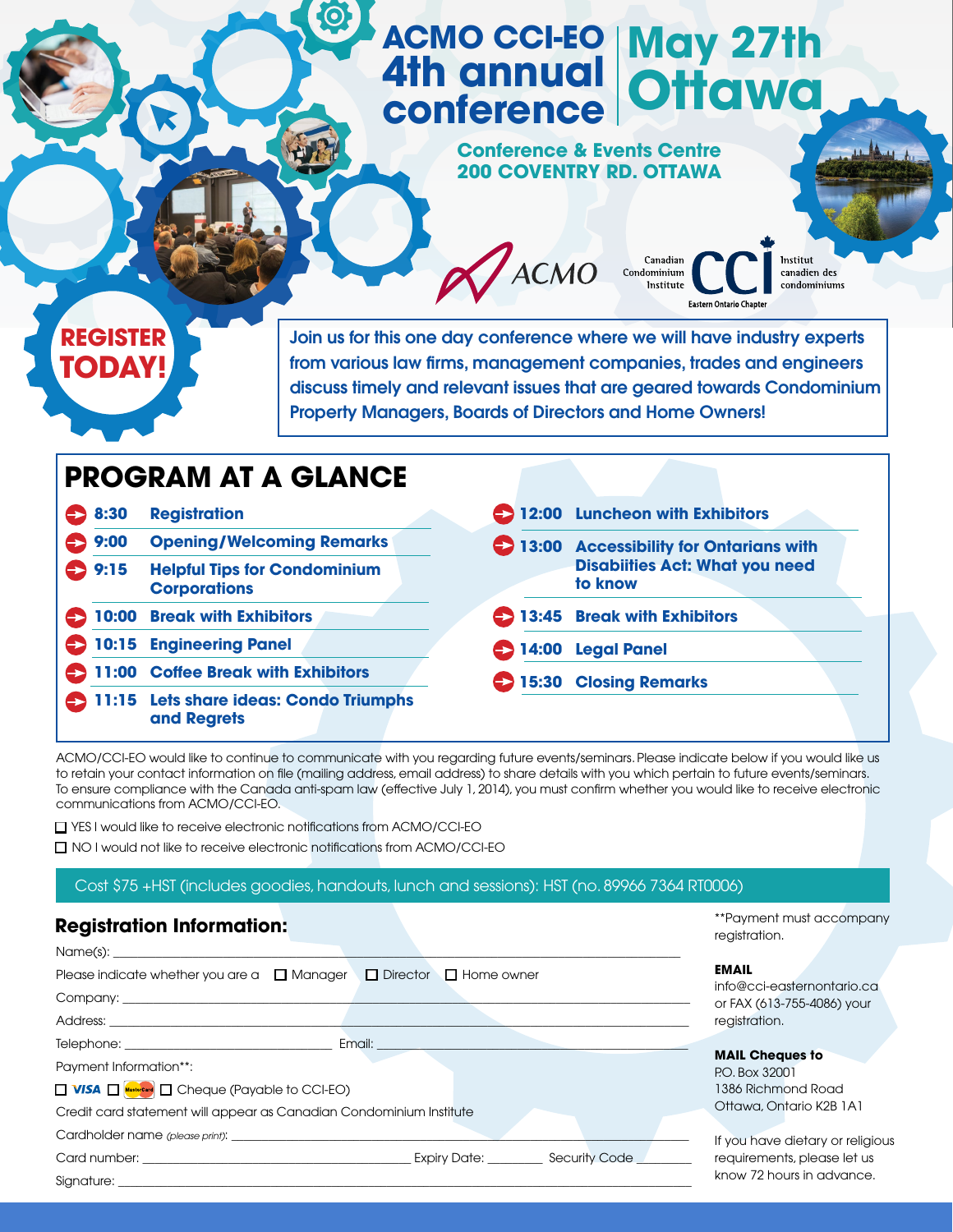#### <u>and the second second</u> **conference THE REAL PROPERTY** 20 Jan 10 Jan 10 Jan 10 Jan 10 Jan 10 Jan 10 Jan 10 Jan 10 Jan 10 Jan 10 Jan 10 Jan 10 Jan 10 Jan 10 Jan 10 Jan 10 **Contract Contract Contract Contract Contract Contract Contract Contract Contract Contract Contract Contract Contract Contract Contract Contract Contract Contract Contract Contract Contract Contract Contract Contract Contr ACMO CCI-EO 4th annual May 27th Ottawa**



(Condomin Institut **Eastern Ontario Chapter** 

des **and the contract of the contract of the contract of the contract of the contract of the contract of the contract of the contract of the contract of the contract of the contract of the contract of the contract of the c** Institut

**MAY 5-7** 

# $\blacksquare$ **Exhibitor Opportunity**

 $\mathbf{v}$ 



**Registration Information:** 

\*\*Payment must accompany registration.

#### **EMAIL**

info@cci-easternontario.ca or FAX (613-755-4086) your registration.

#### **MAIL Cheques to**

P.O. Box 32001 1386 Richmond Road Ottawa, Ontario K2B 1A1

If you have dietary or religious requirements, please let us know 72 hours in advance.

**NEW 2016: Dedicated Exhibitor Space** 

**REGISTER**

**TODAY!**

| Address: <u>Quarter and Charles and Charles and Charles and Charles and Charles and Charles and Charles and Charles and Charles and Charles and Charles and Charles and Charles and Charles and Charles and Charles and Charles </u> |                                                                                                                |
|--------------------------------------------------------------------------------------------------------------------------------------------------------------------------------------------------------------------------------------|----------------------------------------------------------------------------------------------------------------|
| Telephone: New York Product and Product Product Product Product Product Product Product Product Product Product Product Product Product Product Product Product Product Product Product Product Product Product Product Produc       | Email: Annual Annual Annual Annual Annual Annual Annual Annual Annual Annual Annual Annual Annual Annual Annua |
| Cost is \$300 per tabletop exhibit plus HST (no. 89966 7364 RT0006)                                                                                                                                                                  |                                                                                                                |
| Electricity is NOT included for your booth. You must request it from the conference centre.                                                                                                                                          |                                                                                                                |
| <b>Payment Information**:</b>                                                                                                                                                                                                        |                                                                                                                |
| <b>T VISA T</b> MasterCard <b>T</b> Cheque (Payable to CCI-EO)                                                                                                                                                                       |                                                                                                                |
| Credit card statement will appear as Canadian Condominium Institute                                                                                                                                                                  |                                                                                                                |

Cardholder name (please print):

Signature: \_\_\_\_\_\_\_\_\_\_\_\_\_\_\_\_\_\_\_\_\_\_\_\_\_\_\_\_\_\_\_\_\_\_\_\_\_\_\_\_\_\_\_\_\_\_\_\_\_\_\_\_\_\_\_\_\_\_\_\_\_\_\_\_\_\_\_\_\_\_\_\_\_\_\_\_\_\_\_\_\_\_\_\_\_\_\_\_\_\_\_\_\_\_

Card number: \_\_\_\_\_\_\_\_\_\_\_\_\_\_\_\_\_\_\_\_\_\_\_\_\_\_\_\_\_\_\_\_\_\_\_\_\_\_\_\_\_\_\_\_ Expiry Date: \_\_\_\_\_\_\_\_\_ Security Code \_\_\_\_\_\_\_\_\_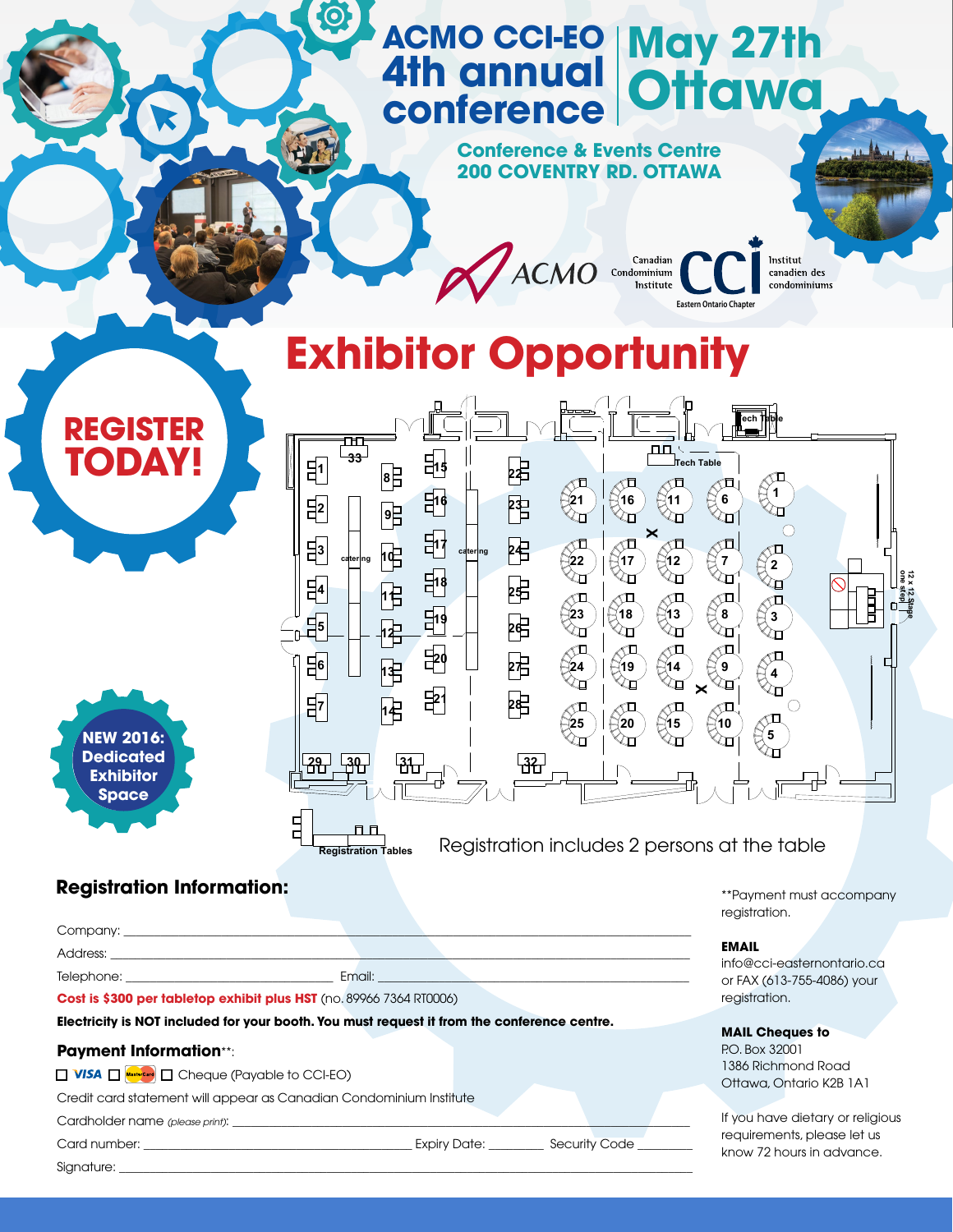## **ACMO CCI-EO 4th annual conference May 27th Ottawa**

### **Conference & Events Centre 200 COVENTRY RD. OTTAWA**

ACMO Condominium

des **and the contract of the contract of the contract of the contract of the contract of the contract of the contract of the contract of the contract of the contract of the contract of the contract of the contract of the c** Institut

**Eastern Ontario Chapter**

**MAY 5-7** 

# **SPONSORSHIP OPPORTUNITIES**

 $\boldsymbol{\odot}$ 

| <b>DIAMOND</b>                                                                                                                                                                                                                                                                                                       | <b>PLATINUM</b>                                                                                                                                                                                                                                                                                                                                 | <b>GOLD</b>                                                                                                                                         | <b>SILVER</b>                                                                                                                                        | <b>BRONZE</b>                                                                                 |
|----------------------------------------------------------------------------------------------------------------------------------------------------------------------------------------------------------------------------------------------------------------------------------------------------------------------|-------------------------------------------------------------------------------------------------------------------------------------------------------------------------------------------------------------------------------------------------------------------------------------------------------------------------------------------------|-----------------------------------------------------------------------------------------------------------------------------------------------------|------------------------------------------------------------------------------------------------------------------------------------------------------|-----------------------------------------------------------------------------------------------|
| \$4,000                                                                                                                                                                                                                                                                                                              | \$2,500                                                                                                                                                                                                                                                                                                                                         | \$1,500                                                                                                                                             | \$500                                                                                                                                                | \$250                                                                                         |
| 1 available                                                                                                                                                                                                                                                                                                          | 2 available                                                                                                                                                                                                                                                                                                                                     | 2 available                                                                                                                                         | 4 available                                                                                                                                          | <b>6 available</b>                                                                            |
| • Logo printed on USB<br>stick and distributed<br>to all delegates<br>• Acknowledgement<br>during the conference<br>• Printed Thank You in the<br>next ACMO magazine<br>and Ottawa Chapter<br><b>CCI Newsletter</b><br>• Logo and Thank You<br>on program<br>• Promotional material/<br>items added into grab<br>bag | • Logo on name badges<br>or on grab bag<br>• Acknowledgement<br>during the conference<br>• Placecard recognizing<br>sponsorship of luncheon<br>• Printed Thank You in the<br>next ACMO magazine<br>and Ottawa Chapter<br><b>CCI Newsletter</b><br>• Logo and Thank You<br>on program<br>• Promotional material/<br>items added into grab<br>bag | • Placecard recognizing<br>sponsorship of luncheon<br>• Logo and Thank You<br>on program<br>• Promotional material/<br>items added into grab<br>bag | • Placecard recognizing<br>sponsorship of breakfast<br>• Logo and Thank You<br>on program<br>• Promotional material/<br>items added into grab<br>bag | • Logo and Thank You<br>on program<br>• Promotional material/<br>items added into grab<br>bag |

# **SPONSORSHIP APPLICATION**

|                                                                                                                                                                                                                                |  |                                                                                                                                                                                                                               | **Payment must accompany<br>registration.                |
|--------------------------------------------------------------------------------------------------------------------------------------------------------------------------------------------------------------------------------|--|-------------------------------------------------------------------------------------------------------------------------------------------------------------------------------------------------------------------------------|----------------------------------------------------------|
|                                                                                                                                                                                                                                |  |                                                                                                                                                                                                                               |                                                          |
|                                                                                                                                                                                                                                |  |                                                                                                                                                                                                                               | <b>EMAIL</b>                                             |
|                                                                                                                                                                                                                                |  |                                                                                                                                                                                                                               | info@cci-easternontario.ca<br>or FAX (613-755-4086) your |
| (HST no. 89966 7364 RT0006)                                                                                                                                                                                                    |  |                                                                                                                                                                                                                               | registration.                                            |
| <b>Payment Information**:</b>                                                                                                                                                                                                  |  |                                                                                                                                                                                                                               | <b>MAIL Cheques to</b>                                   |
| $\Box$ VISA $\Box$ <b>MisterCard</b> $\Box$ Cheque (Payable to CCI-EO)                                                                                                                                                         |  |                                                                                                                                                                                                                               | P.O. Box 32001                                           |
| Credit card statement will appear as Canadian Condominium Institute                                                                                                                                                            |  |                                                                                                                                                                                                                               | 1386 Richmond Road<br>Ottawa, Ontario K2B 1A1            |
|                                                                                                                                                                                                                                |  |                                                                                                                                                                                                                               |                                                          |
|                                                                                                                                                                                                                                |  | Card number: Card number: Card number: Card number: Card number: Card number: Card number: Card number: Card number of the Security Code Card number of the Security Code Card number of the Security Code Card number of the | If you have dietary or religious                         |
| Signature: the contract of the contract of the contract of the contract of the contract of the contract of the contract of the contract of the contract of the contract of the contract of the contract of the contract of the |  |                                                                                                                                                                                                                               | requirements, please let us<br>know 72 hours in advance. |